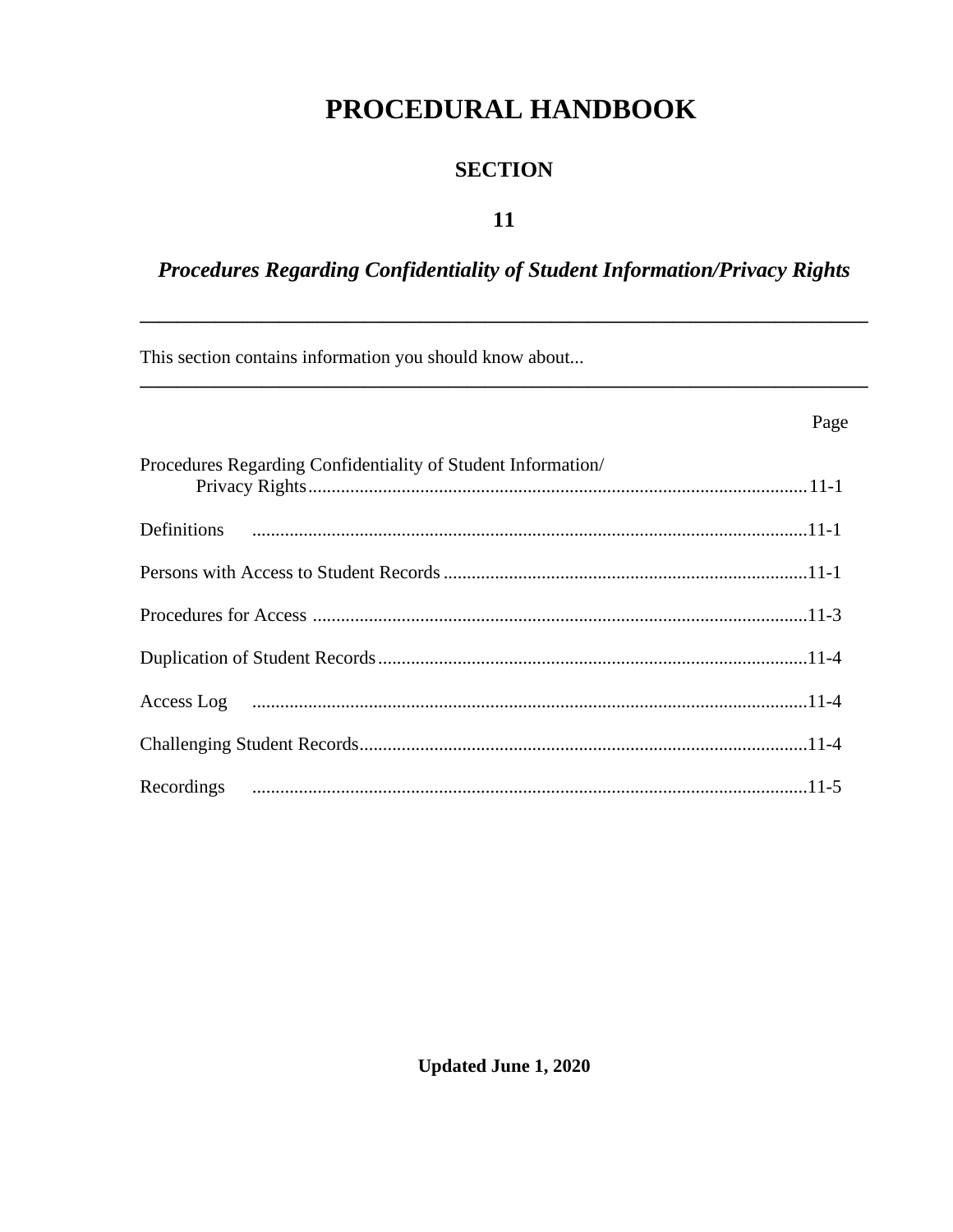## **PROCEDURES REGARDING CONFIDENTIALITY OF STUDENT INFORMATION/PRIVACY RIGHTS**

#### *Definitions*

a. "Parent" means a natural parent, an adopted parent, or legal guardian. If the parents are divorced or legally separated, only a parent having legal custody of the pupil may challenge the content of a record pursuant to E.C. Section 49070, offer a written response to a record pursuant to E.C. Section 49072, or consent to release records to others pursuant to E.C. 49075, that either parent may grant consent if both parents have notified, in writing, the school or school district that an agreement has been made. If a pupil has attained the age of 18 years or is attending an institution of postsecondary education, the permission or consent required of, and the rights accorded to, the parents or guardian of the pupil shall thereafter only be required of, and accorded to, the pupil. (E.C. 49061)

b. "Pupil record" means any item of information directly related to an identified pupil, or other than directory information, which is maintained by a school district or required to be maintained by an employee in the performance of his or her duties whether recorded by handwriting, print, tapes, film, microfilm or other means.

"Pupil record" does not include informal notes related to a pupil compiled by a school officer or employee that remain in the sole possession of the maker and are not accessible or revealed to any other person except a substitute. For purposes of this subdivision, "substitute" means a person who performs the duties of the individual who made the notes on a temporary basis, and does not refer to a person who permanently succeeds the maker of the notes in his or her position. (E.C. 49061)

c. "Access" means a personal inspection and review of a record or an accurate copy of a record, or receipt of an accurate copy of a record, an oral description or communication of a record or an accurate copy of a record and a request to release a copy of any record. (E.C. 49061)

#### *Persons with Access to Student Records*

Persons, agencies or organizations specifically granted access rights pursuant to state law should have access without written parental consent or judicial order. In addition, parental consent is not required when information is shared with other persons within educational institutions, agencies or organizations obtaining access, as long as those persons have a legitimate educational interest in the information. (E.C. 49076)

The following persons or agencies shall have absolute access to any and all student records in accordance with state law:

- 1. Natural parents, adoptive parents, or legal guardians of students younger than age 18 (E.C. 49069)
	- a. Access to student records and information shall not be denied to a parent because he/she is not the child's custodial parent. (Family Code 3025)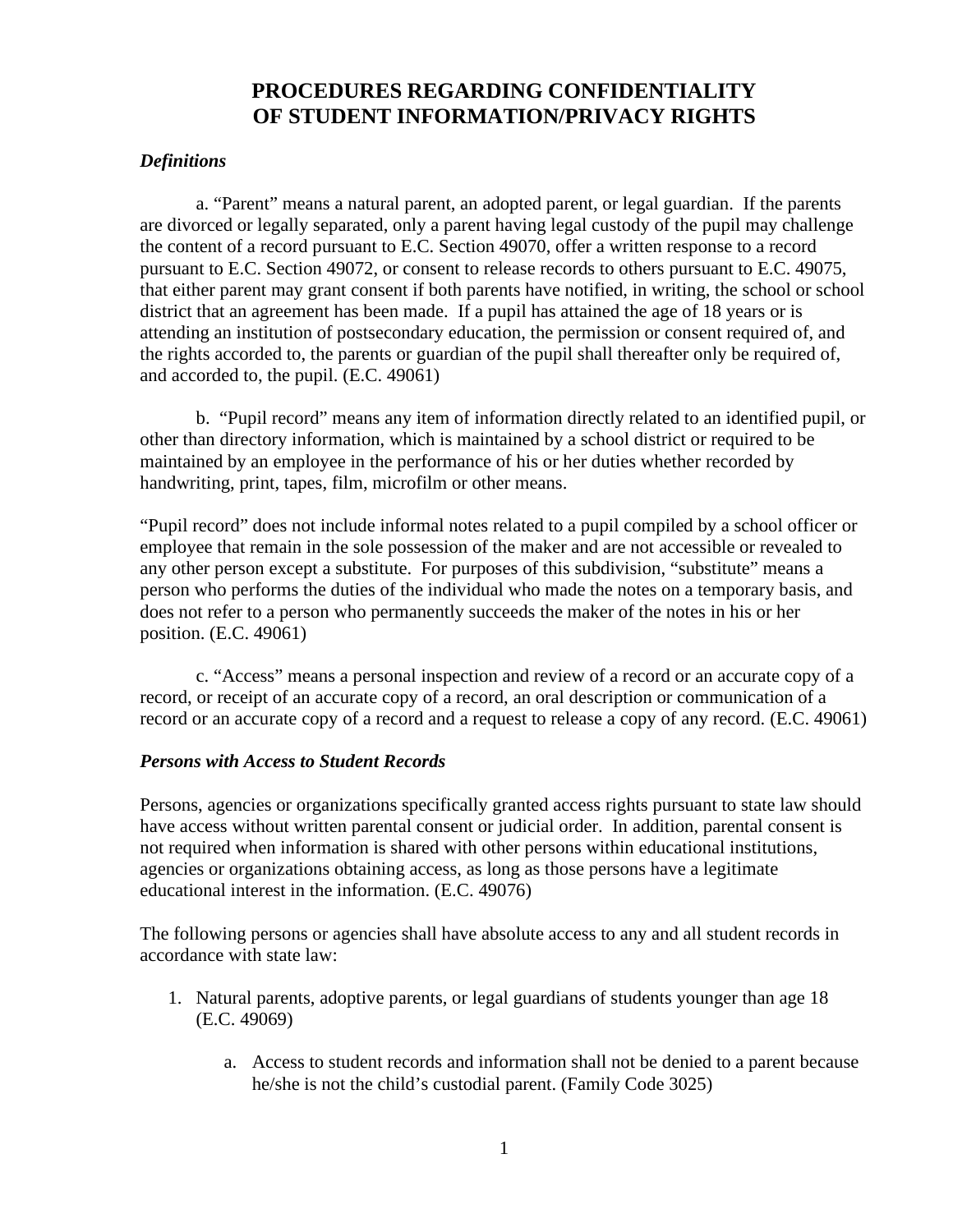- 2. Adult students age 18 or older or students under the age of 18 who attend a postsecondary institution, in which case the student shall alone exercise rights related to his/her student records and grant consent for the release of records (E.C. 49061; 34 CFR 99.5)
- 3. Those so authorized in compliance with a court order or lawfully issued subpoena (E.C. 49077)

In addition, the following persons or agencies shall have access to those particular records that are relevant to the legitimate educational interests of the requester: (E.C. 49076)

- 1. Natural parents, adoptive parents or legal guardians of a dependent student age 18 or older.
- 2. Students 16 or older or who have completed the  $10<sup>th</sup>$  grade.
- 3. School officials and district employees.
- 4. Members of a school attendance review board, and any volunteer aide age 18 or older who has been investigated, selected and trained by such a board to provide follow-up services to a referred student.
- 5. Officials and employees of other public schools or school systems where the student intends or is directed to enroll, including local, county or state correctional facilities where educational programs leading to a high school graduation are provided.
- 6. Federal, state and local officials, as needed for program audits or compliance with law.
- 7. Any district attorney who is participating in or conducting a truancy mediation program or participating in the presentation of evidence in a truancy petition.
- 8. A prosecuting agency for consideration against a parent/guardian for failure to comply with compulsory education laws.
- 9. Any probation officer or district attorney for the purposes of conducting a criminal investigation or an investigation in regards to declaring a person a ward of the court or involving a violation of a condition of probation.
- 10. Any judge or probation officer for the purposes of conducting a truancy mediation program or for purposes of presenting evidence in a truancy petition. (W & I Code 681) A school district releasing pupil information to a judge or probation officer pursuant to this paragraph shall inform, or provide written notification to, the parent or guardian of the pupil within 24 hours of the release of the information.
- 11. Any county placing agency for the purpose of completing a health and education summary (W  $&$  I Code 16010) or for the purpose of fulfilling educational case management responsibilities required by the juvenile court or by law and to assist with the school transfer or enrollment of a pupil.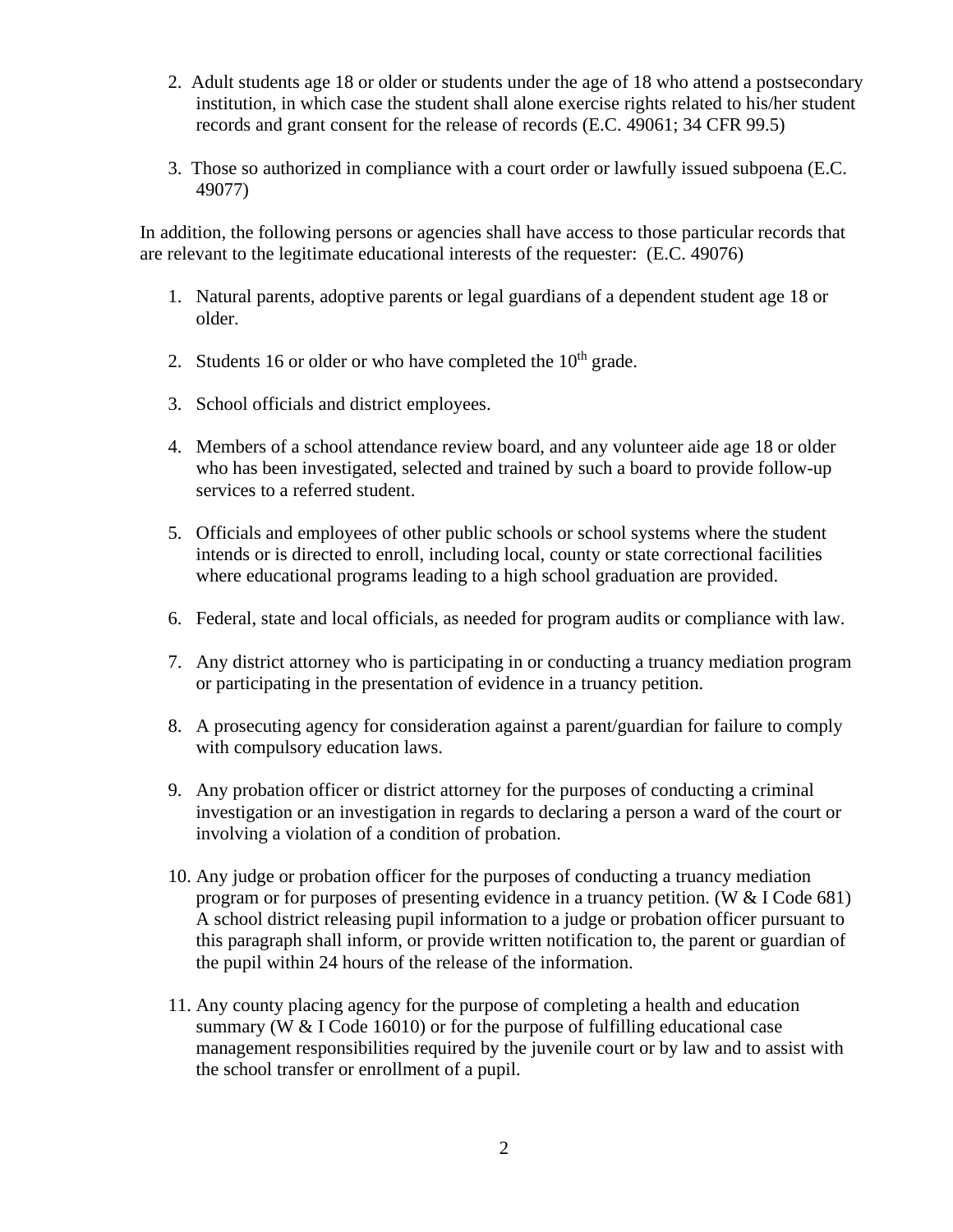The Superintendent or designee may release information from student records to the following: (E.C. 49076)

- 1. Appropriate persons in an emergency if the health and safety of a student or other persons are at stake.
- 2. Agencies or organizations in connection with a student's application for or receipt of financial aid.
- 3. Accrediting associations.
- 4. Under the conditions specified in Education Code 49076, organizations conducting studies on behalf of educational institutions or agencies for the purpose of developing, validating or administering predictive tests, administering student aid programs or improving instruction.
- 5. Officials and employees of private schools or other school systems where the student is enrolled or intends to enroll.
- 6. County elections officials for the purpose of identifying students eligible to register to vote and offering such students an opportunity to register.

#### **Persons, agencies, or organizations not afforded access rights pursuant to state law may be granted access only through written permission of the parent/guardian, adult student or by judicial order. (E.C. 49075)**

Any person or agency granted access is prohibited from releasing information to another person or agency without written permission from the parent/guardian or adult student. (E.C. 49076)

#### *Procedures for Access*

Student records shall be maintained in a central file at the school attended by the student or, when records are maintained in different locations, a notation shall be placed in the central file indicating where other records may be found. Parents/guardians shall be notified of the location of student records if not centrally located. (E.C. 49060; Title 5 CCR 433)

Within five days following the date of a request, an authorized person shall be granted access to inspect, review and obtain copies of student records during regular school hours. (E.C. 49069, Title 5 CCR 431)

Qualified certificated personnel shall be available to interpret records when requested. (E.C. 49069)

The custodian of the records shall be responsible for the security of student records and shall assure that access is limited to authorized persons. (Title 5 CCR 433)

Prior to disclosing a record pursuant to a court order, the Superintendent or designee shall, unless otherwise instructed by the order, give the parent/guardian or adult student at least three days' notice of the name of the requesting agency and the specific record requested if lawfully possible within the requirements of the judicial order. (Title 5 CCR 435)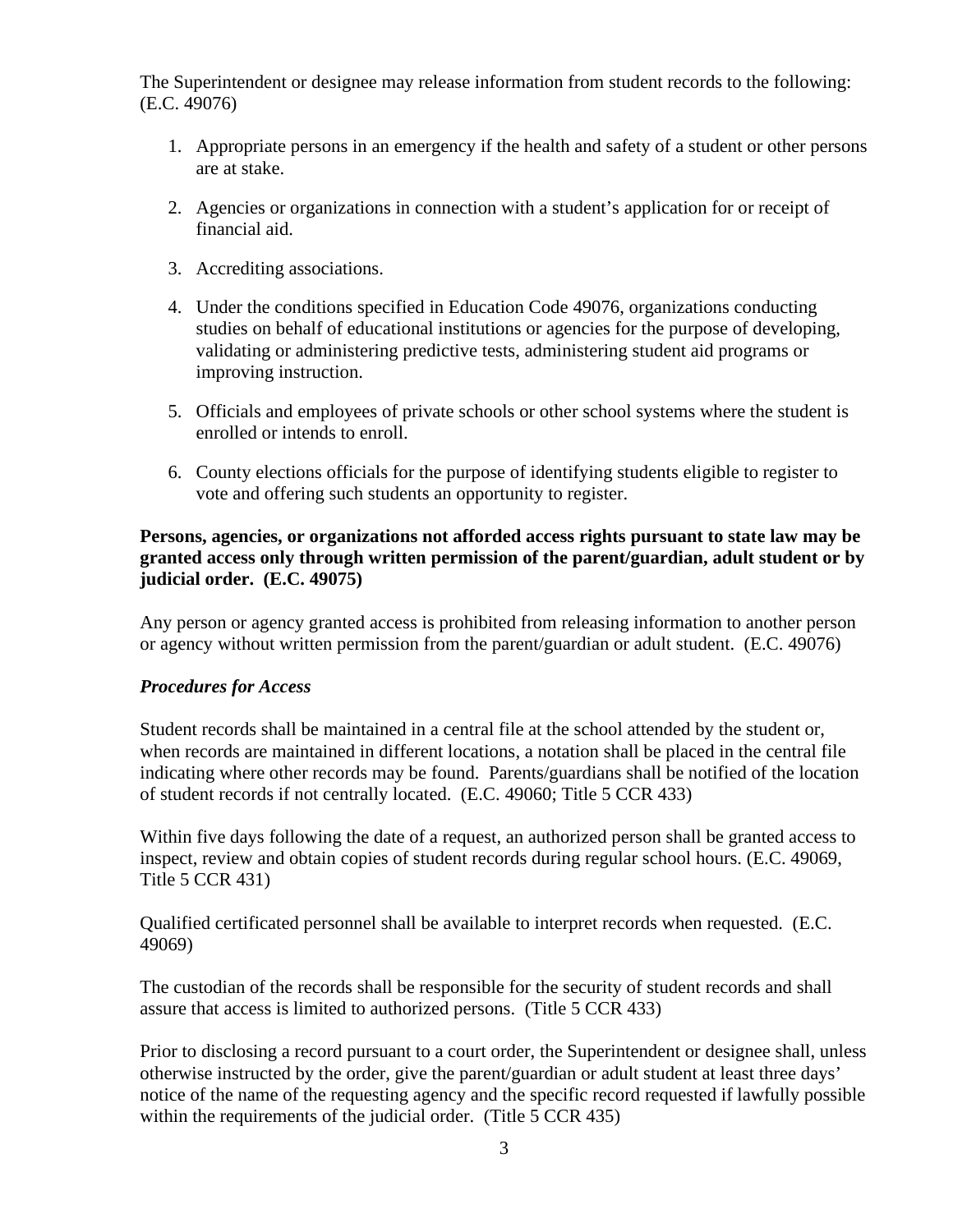#### *Duplication of Student Records*

To provide copies of any student record, the district shall charge a reasonable fee not to exceed the actual cost of furnishing the copies unless such a fee would effectively prevent a parent from exercising his or her right to inspect and review those records, in which case no fee may be charged. No charge shall be made for providing up to two transcripts or up to two verifications of various records for any former student. No charge shall be made to locate or retrieve any student record. (E.C. 49065, 34 CFR 300.566)

#### *Access Log*

A log shall be maintained for each student's record that lists all persons, agencies or organizations requesting or receiving information from the records and the legitimate educational interest of the requester. (E.C. 49064)

In every instance of inspection by persons who do not have assigned educational responsibility, the school custodian of records shall make an entry in the log indicating the record inspected, the name of the person granted access, the reason access was granted, and the time and circumstances of inspection. (Title 5 CCR 435)

The log does not need to include: (E.C. 49064)

- 1. Parents/guardians or adult students.
- 2. Students 16 years of age or older who have completed the  $10<sup>th</sup>$  grade.
- 3. Parties obtaining district-approved directory information.
- 4. Parties who provide written parental consent, in which case the consent notice shall be filed with the record pursuant to Education Code 49075.
- 5. School officials or employees who have legitimate educational interest.

The log shall be accessible only to the parent/guardian, adult student, dependent adult student, and student age 16 years or older or who has completed the  $10<sup>th</sup>$  grade, custodian of records, and certain state/federal officials. (E.C. 49064, Title 5 CCR 432)

#### *Challenging Student Records*

The custodial parent/guardian of any student may submit to the Superintendent or designee a written request to correct or remove from his/her child's records any information concerning the child which he/she alleges to be any of the following: (Education Code 49070)

- 1. Inaccurate
- 2. An unsubstantiated personal conclusion or inference
- 3. A conclusion or inference outside of the observer's area of competence
- 4. Not based on the personal observation of a named person with the time and place of the observation noted
- 5. Misleading
- 6. In violation of the privacy or other rights of the student